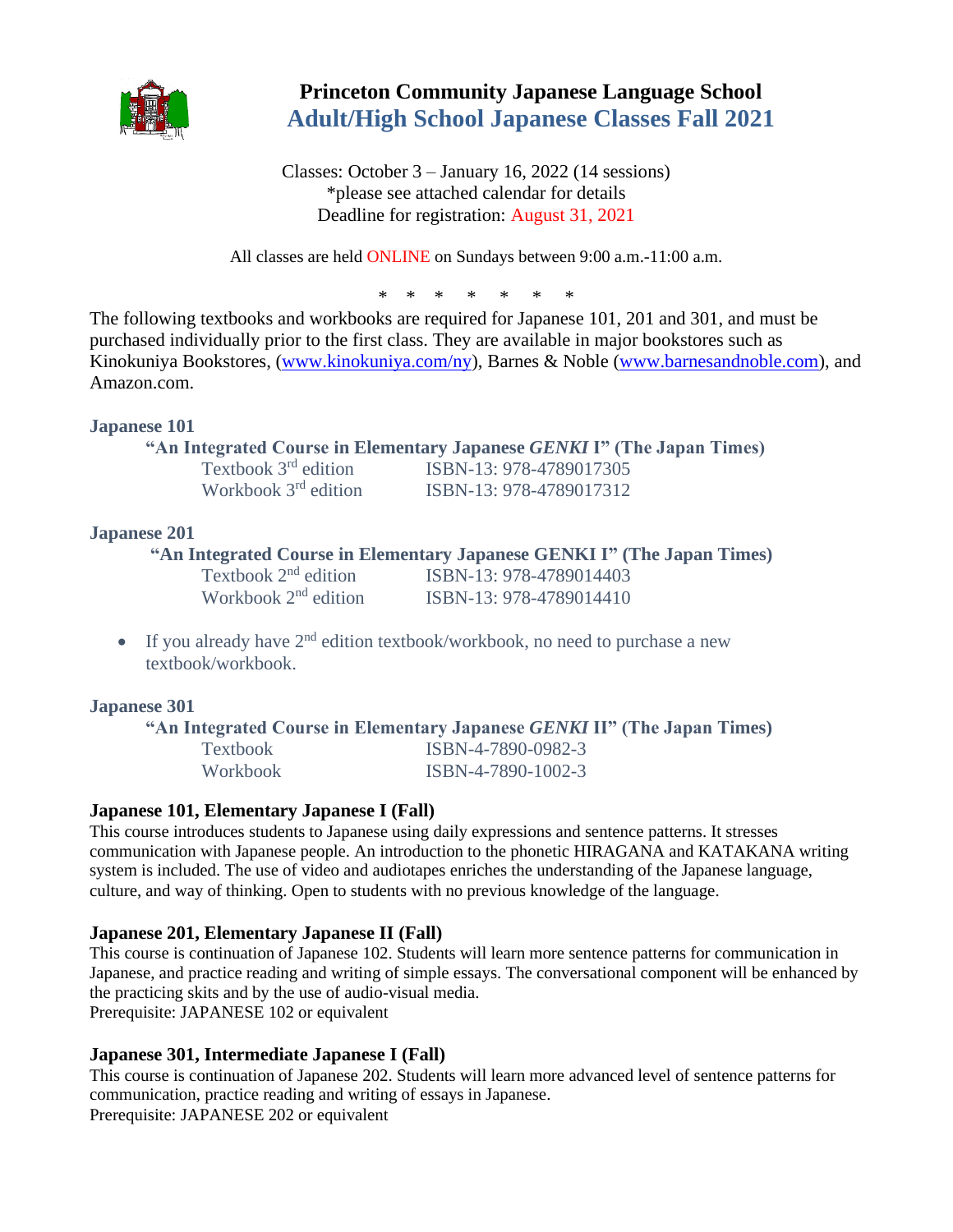#### ◇**General Information**

- o Classes may be canceled subject to enrollment.
- o These courses may qualify for high school world language credit.

◇**Tuition and Fees** Registration: \$ 30.00 (collected from all students) Tuition: \$ 550.00 **Total Fee: \$ 580.00 if you pay by August 31, 2021**

#### **(An additional \$25.00 late fee if we received payment after September 1, 2021)**

Your receipt for the payment will be emailed to you.

#### ◇**To Register**

Please print out the registration form and send it in with your check (made payable to PCJLS) for tuition and registration to:

**P C J L S Attn: Adult / High School Fall 2020 14 Moore Street, Princeton, NJ 08542-6910**

#### ◇ **Refund Policy**

October 3: Classes begin. 100% refund if you notify your withdrawal to PCJLS by/on this date. October 10: Last Day for 50% refund. No refund after this date.

#### ◇**Computer Requirements**

A desktop or laptop computer with a working webcam, a working microphone, and a stable internet connection are required. You should be using the most recent version of your browser.

#### ◇**Camera Use**

Communication is accomplished interaction, which includes speech and visual cues. In addition, we hope to create a welcoming, friendly class climate in which students can derive maximum benefit from their study of Japanese language and culture. For this reason, we *strongly encourage* students to keep their webcam on during class meetings.

#### ◇**Attendance Policy**

To receive a Certificate of Completion, in principle, students must be present at and participating in at least 70 percent of class meetings. Excessive absences could affect PCJLS's ability to issue a Certificate of Completion.

*Note: Please note that after completing your registration, you will receive your "Student ID", which is your email address (ending with pcjls.org) to be used for Google Classroom. If you are a continuing student, you will use the same student ID for this year too. Please do not forget your password!*

For questions, please send an e-mail to [office@pcjls.org.](mailto:office@pcjls.org)